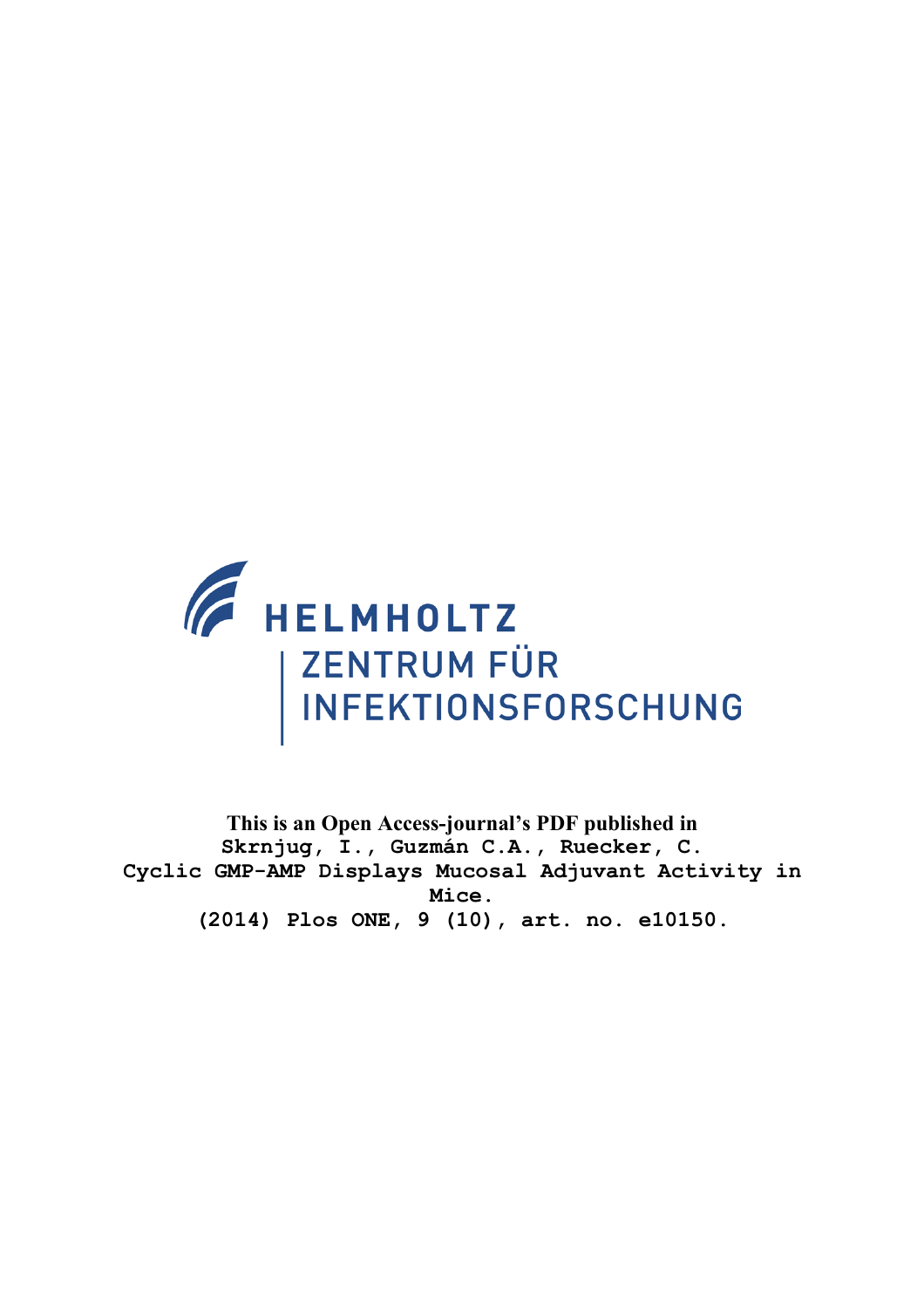# Cyclic GMP-AMP Displays Mucosal Adjuvant Activity in Mice

## Ivana Škrnjug, Carlos Alberto Guzmán<sup>9</sup>, Christine Ruecker $^{\ast^{\textup{9}}}$

Department of Vaccinology and Applied Microbiology, Helmholtz Centre for Infection Research, Braunschweig, Germany

## Abstract



Citation: Škrnjug I, Guzmán CA, Ruecker C (2014) Cyclic GMP-AMP Displays Mucosal Adjuvant Activity in Mice. PLoS ONE 9(10): e110150. doi:10.1371/journal. pone.0110150

**Editor:** Prosper N. Boyaka, The Ohio State University, United States of America

Received February 24, 2014; Accepted September 16, 2014; Published October 8, 2014

Copyright: © 2014 Škrnjug et al. This is an open-access article distributed under the terms of the [Creative Commons Attribution License,](http://creativecommons.org/licenses/by/4.0/) which permits unrestricted use, distribution, and reproduction in any medium, provided the original author and source are credited.

Funding: This work was supported in part by grants from the EU (PANFLUVAC); BMBF in the context of the programs Gerontosys 2 (Gerontoshield), EuroNanoMed (HCVAX) and ERANetRUS (HCRUS), and the Helmholtz Association (IG-SCID). The funders had no role in study design, data collection and analysis, decision to publish, or preparation of the manuscript.

Competing Interests: The authors have the following interest: CAG is named as inventor in a patent application covering the use of c-di-AMP as adjuvant (''Cyclic-dinucleotides and its conjugates as adjuvants and their uses in pharmaceutical compositions''; PCT/EP 2006010693). This does not alter the authors' adherence to PLOS ONE policies on sharing data and materials.

\* Email: christine.rueckert@helmholtz-hzi.de

. These authors contributed equally to this work.

## Introduction

Cyclic di-nucleotides (CDNs) are bacterial second messengers with functions in motility and development. Bis- $(3', 5')$ -cyclic dimeric guanosine monophosphate (c-di-GMP), a member of this molecule family, is produced for example by the bacterium Pseudomonas aeruginosa in which it functions in biofilm formation [1,2]. It was also described to be synthesized by the eukaryotic organism dictyostelium with implications in the regulation of motility and proliferation [3]. The related compound bis- $(3', 5')$ cyclic dimeric adenosine monophosphate (c-di-AMP) is involved in the sporulation control of Bacillus subtilis [4] and has host immune modulatory activity in Listeria monocytogenes infection [5,6]. Immunization experiments on mice using CDNs as adjuvants suggest that they can have the immune activity of pathogen associated molecular patterns (PAMPs). C-di-GMP, c-di-AMP, and the non-natural bis- $(3', 5')$ -cyclic dimeric inosine monophosphate were shown by us and others to have immune stimulatory effects and to promote balanced specific humoral and cellular responses upon immunization of mice [7–10].

The recently discovered mammalian enzyme cyclic GMP-AMP synthase (cGAS) synthesizes the CDN cyclic GMP-AMP (cGAMP) upon activation by foreign double stranded DNA [11–14]. It was proposed that cGAMP could serve as an adjuvant in vaccine formulations, because of its capability to activate innate immune responses [14–17]. Short term parenteral immunization studies with mice using the mammalian cGAS product  $c[G(2',5')pA(3',5')p]$  as adjuvant demonstrated enhanced antigen-specific immunoglobulin (Ig) G1 and T cell activity [15]. This cGAMP isomer was shown to bind the stimulator of interferon genes (STING) and activate interferon (IFN) type I production [13,16,18]. It was reported to have a higher affinity and more efficient activation potential toward human STING than the cGAMP isomer  $c[G(3',5')pA(3',5')p]$  that is produced by prokaryotes [11,17,19]. CGAMP would not qualify as a classical PAMP, since it can be produced by the host organism itself.

Here, we studied the effect of the prokaryotic cGAMP isomer  $(c[G(3',5')pA(3',5')p])$  on the immune response to the model antigen ovalbumin (OVA) in mice. We chose the intra-nasal (i. n.) route, because we are especially interested in developing mucosal vaccines which were shown to evoke robust mucosal on top of systemic immunity [20,21]. This feature makes mucosal vaccination more favorable in combating pathogens entering via mucosal surfaces of the host. We demonstrate the *in vivo* adjuvant effects of cGAMP on model antigen-specific humoral and cellular immune responses in mice. We further show that cGAMP can also induce the surface expression of select activation markers on human dendritic cells (DCs) in vitro.

## Materials and Methods

#### Ethics statement

All animal experiments have been performed in agreement with the local government of Lower Saxony, Germany (approved permission No. 33.9-42502-04-12/0942).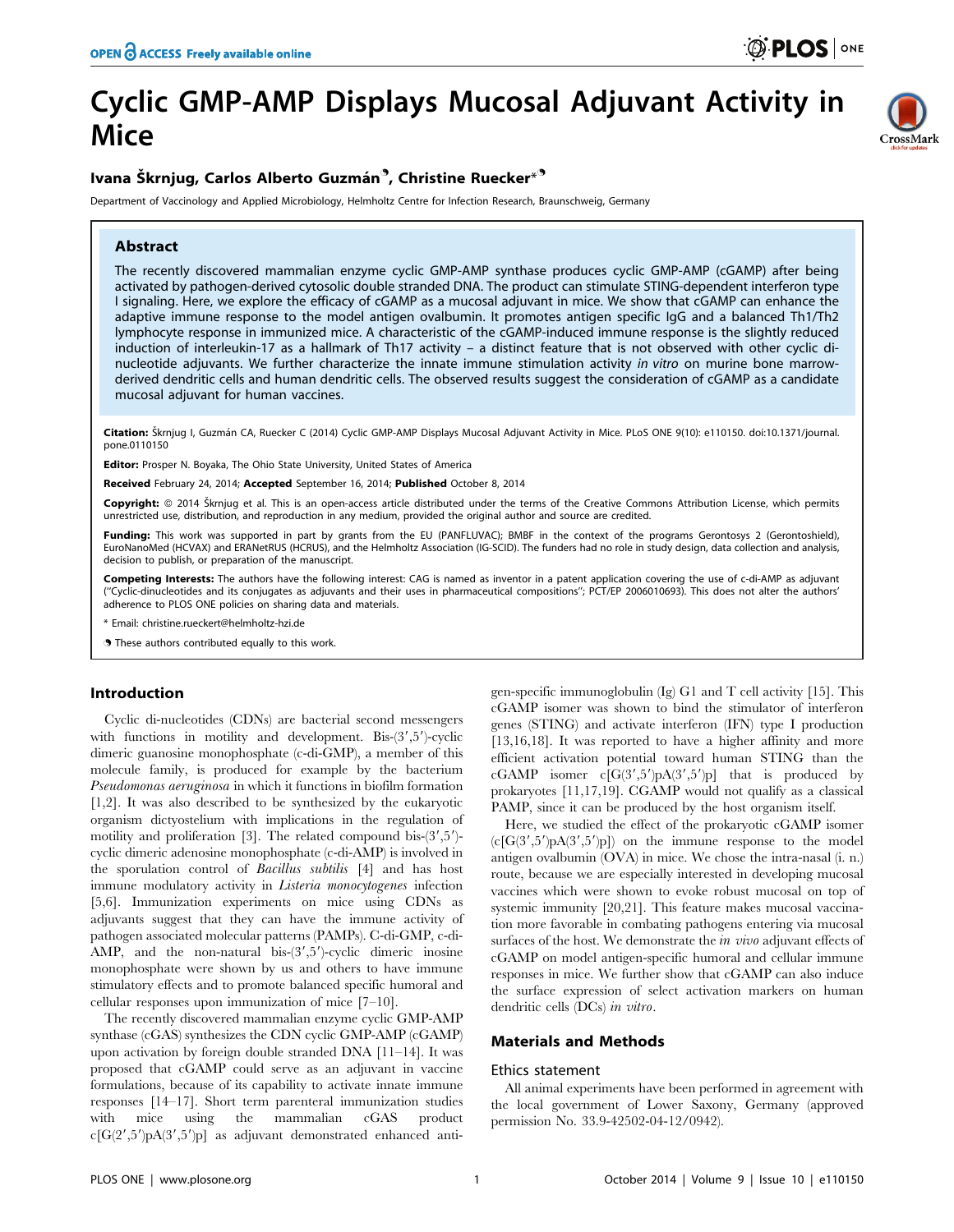

Figure 1. cGAMP promotes the antigen-specific proliferation capacity of spleen cells in mice. Proliferation of antigen-stimulated spleen cells from mice immunized with the model antigen OVA alone or adjuvanted with the model cyclic di-nucleotide c-di-AMP or cGAMP was measured by <sup>3</sup>H-thymidine incorporation. Spleen cells of the mock sample were taken from antigen and adjuvant free immunization control mice. The error bars represent the SEM of three independent experiments with five mice per group per experiment. Significant differences between select groups are indicated with  $*$  for  $p<0.05$ . doi:10.1371/journal.pone.0110150.g001

Human blood was donated by healthy individuals who provided their written informed consent. The written consent's documentation and archival storage procedures are approved by the regional Ethics Committee of Lower Saxony, Germany. The blood donors' health is rigorously checked before being admitted for blood donation. This process includes a national standardized questionnaire with health questions, an interview with a medical doctor and standardized laboratory tests for HIV1/2, HBV, HCV, Syphilis infections and hematological cell counts. The blood donations were obtained from the Institute for Clinical Transfusion Medicine, Klinikum Braunschweig, Germany, in accordance with the declaration of Helsinki (2013) and approved by the regional Ethics Committee of Lower Saxony, Germany, and were analyzed anonymously.

#### Mice

Female C57BL/6 (H-2b) mice 6–8 weeks old (Harlan, Rossdorf, Germany) were kept at the animal facility of the Helmholtz Centre for Infection Research under specific pathogen-free conditions. Animals were randomly assigned to experimental groups.

## Cyclic di-nucleotides

Lyophilized cGAMP c $[G(3',5')pA(3',5')p]$  (InvivoGen, San Diego, California, USA; BioLog, Bremen, Germany) and c-di-AMP (BioLog, Bremen, Germany) were dissolved in water (Ampuwa; Serumwerk, Bernburg, Germany). LPS contamination higher than 1.6 ng/ml was ruled out by employing the HEK-Blue LPS Detection Kit (InvivoGen, San Diego, California, USA) (Figure S1).

## Preparation of murine bone marrow-derived cells

The femur and tibia from mice were flushed with medium (RPMI 1640, 10% v/v fetal calf serum (FCS), 100 U/ml penicillin, 50 µg/ml streptomycin, 100 µg/ml gentamycin; Gibco, USA). Erythrocytes were lysed in 150 mM NH4Cl, 10 mM KHCO3, 0.1 mM EDTA (Sigma-Aldrich, Steinheim, Germany),  $pH$  7.2. 10<sup>6</sup> cells/ml were seeded in medium with 5 ng/ml murine granulocyte macrophage colony-stimulating factor (GM-CSF) (BD Pharmingen, USA) and cultured for 7 days at  $37^{\circ}$ C.

## Preparation of human DCs from peripheral blood mononuclear cells (PBMCs)

PBMCs were isolated from human blood donations by centrifugation on Ficoll (GE Healthcare, Sweden). DCs were prepared using the Myeloid DC Isolation Kit, human (Miltenyi, Germany) and recovered overnight in medium (RPMI 1640, 10%  $v/v$  FCS, 100 U/ml penicillin, 100  $\mu$ g/ml streptomycin; Gibco) at  $37^{\circ}$ C.

## In vitro stimulation of primary cells

The culture medium of primary cells was supplemented with  $5 \mu g/ml$  (murine cells) or 60  $\mu g/ml$  (human cells) of c-di-AMP or cGAMP or left without additive. Cells were incubated for 24 h at  $37^{\circ}$ C.

## Flow cytometric analysis of in vitro-stimulated primary cells

Cells were collected in phosphate buffered saline (PBS) and preincubated with Fc receptor blocking anti-mouse CD16/CD32 (clone 93) or human Fc receptor binding inhibitor (eBioscience Inc., USA). A blue fluorescent amine-reactive dye (Invitrogen, USA) was used as live/dead cell marker. Murine cells were decorated with anti-mouse CD80 (clone 16-10A1, APC-conjugated), CD86 (clone GL1, PE-conjugated),  $I-A^b$  (clone AF6-120.1, FITC-conjugated), CD11c (clone N418, PE-Cy7-conjugated); human cells with anti-human CD40 (clone 5C3, PE-conjugated), CD54 (clone HA58, APC-conjugated), CD80 (clone 2D10, APCconjugated), CD83 (clone HB15e, PE-conjugated), CD86 (clone IT2.2, PE-Cy7-conjugated), CD11c (clone 3.9, Brilliant Violet 711-conjugated) (BioLegend, USA). Flow cytometry analysis was performed using an LSR-II and the software FACSDiva (BD Bioscience, USA) and FlowJo Mac v9.6 (Tree Star, Inc., USA). Forward and sideward scatter gating was used to restrict fluorescence analysis to intact single cells only. Live cells were gated based on their lower blue fluorescence emission of the live/ dead cell marker and DCs were identified by their enhanced surface expression of CD11c. Activated cells were identified by gating for cell populations with enhanced fluorescence intensity indicative of the antibody-detected surface molecules.

## Flow cytometric analysis of intracellular IL-17 in restimulated spleen cells

Spleen cells from immunized mice were incubated for 16 h at  $37^{\circ}$ C in the presence of 40 µg/ml OVA. Then, 5 µg/ml brefeldin A and 6  $\mu$ g/ml monensin were added and the cells were incubated for another 8 h at  $37^{\circ}$ C. Cells were collected in PBS and stained with live/dead cell marker (see above) and decorated with the following fluorophore-conjugated antibodies: anti-mouse CD3 (clone: 145-2c11, FITC-conjugated), CD4 (clone: RM4-5, PE-Cy7-conjugated) (eBioscience Inc., USA). Cells were fixed in 1% paraformaldehyde in PBS, washed, permeabilized in 0.5% w/v BSA (Roth, Karlsruhe, Germany), 0.5% w/v saponin (Serva, Heidelberg, Germany) in PBS and decorated with anti-mouse IL-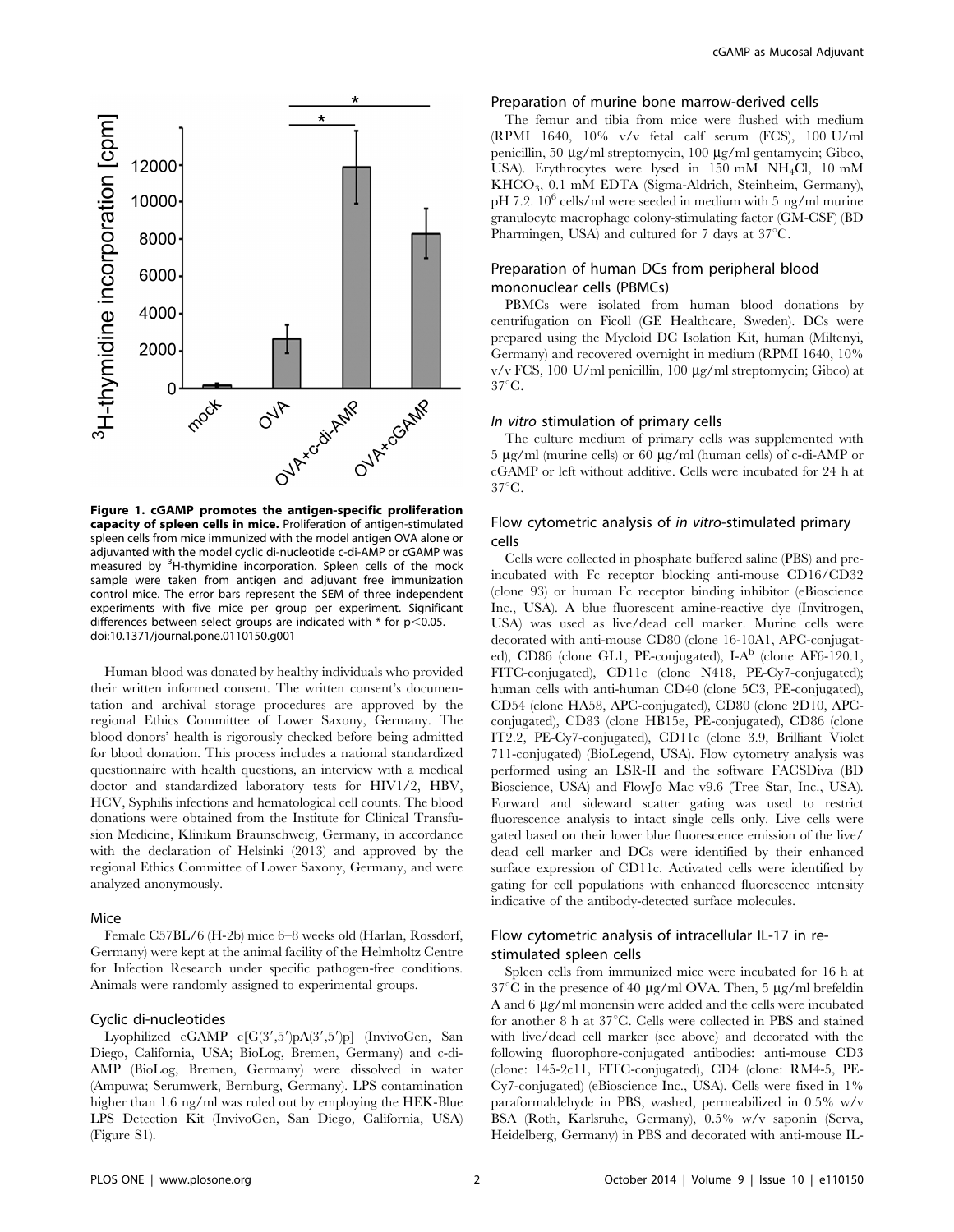

Figure 2. cGAMP promotes the antigen-specific cytokine production by spleen cells of immunized mice. Mice were immunized with OVA alone or adjuvanted with CTB, c-di-AMP or cGAMP. Spleen cells of these mice were re-stimulated with OVA and analyzed for the production of the cytokines (A) IFN- $\gamma$ , (B) IL-2, (C) IL-4 and (D) IL-17 in ELISPOT assays. The number of spots is given for 10<sup>6</sup> cells. The error bars represent the SEM of three independent experiments with five mice per group per experiment. Significant differences between select groups are indicated with  $*$  for  $p$ 0.05 and \*\*\* for p<0.001. (E) IL-17 producing cells were detected by flow cytometry analysis. Shown are the fluorescence signals on dot plots of cells with intracellular presence of IL-17 as percentage of 95700 gated  $CD3^{+}/CD4^{+}$  cells. doi:10.1371/journal.pone.0110150.g002

17 (clone TC11-1 8H10, V450-conjugated) (BD Bioscience, USA). Live CD3+/CD4+ cells were gated and analyzed for IL-17+ cells (see information above on flow cytometer and analysis software).

#### Mouse immunization experiments

Five animals per group were immunized i. n. on days 0, 14 and 28. Animals were anesthetized with Isoflurane (Abbott Animal Health, USA) and treated  $10 \mu l$  per nostril with  $15 \mu g$  OVA (EndoGrade, Hyglos, Germany) (Figure S1) alone or co-administered with 5 µg per dose of c-di-AMP, cGAMP or cholera toxin B subunit (CTB; Sigma-Aldrich) (Figure S1) in Ampuwa or with Ampuwa alone in the control group (mock immunization). On day 42 after immunization animals were sacrificed and samples were collected.

#### Sample collection

Blood samples were collected from the retro-orbital complex on days -1, 13 and 42, centrifuged at  $8000 \times g$ , 5 min, and sera were stored at  $-20^{\circ}$ C. Spleens were isolated, pooled per groups, transferred to medium (RPMI 164, 10% v/v FCS, 100 U/ml penicillin, 50  $\mu$ g/ml streptomycin, 100  $\mu$ g/ml gentamycin and 2mercaptoethanol 50  $\mu$ M; Gibco), and gently pressed through a 100  $\mu$ m cell mesh. Erythrocytes were lysed in 150 mM NH<sub>4</sub>Cl, 10 mM  $KHCO<sub>3</sub>$ , 0.1 mM EDTA (pH 7.2) and cells were washed. To isolate cells from the cervical lymph nodes (CLN) lymph nodes were also pooled per groups, transferred to medium (see above), pressed through a  $100 \mu m$  pore nylon mesh and washed. Nasal lavage samples were collected by flushing the nasal cavity and stored at  $-20^{\circ}$ C in 300 µl PBS supplemented with FCS (5% v/v) and 2 mM PMSF (Sigma-Aldrich).

#### Spleen cell proliferation assay

Spleen cells  $(4 \times 10^5)$  were stimulated with  $4 \mu g/ml$  OVA, incubated for 72 h at  $37^{\circ}$ C, then incubated for another 16 h in the presence of 20 µCi/ml <sup>3</sup>H-thymidine (PerkinElmer, USA) and harvested on Filtermat A filters (PerkinElmer, USA) using cell harvester (Inotech, Switzerland). Incorporated <sup>3</sup>H-thymidine was measured by a  $\gamma$  scintillation counter (1450 Microbeta Trilux, Wallach Sverige, Sweden). The blank values were subtracted from values obtained with re-stimulated cells and the average value for each group was calculated.

## Measurement of IgG titers in the serum of immunized mice by ELISA

OVA-specific antibodies in serum samples were measured by IgG total or isotype specific ELISA. The plates were coated overnight at  $4^{\circ}$ C with OVA (2 µg/ml in 0.05 M carbonate buffer, pH 8.2) and blocked with 3% w/v bovine serum albumin (BSA) in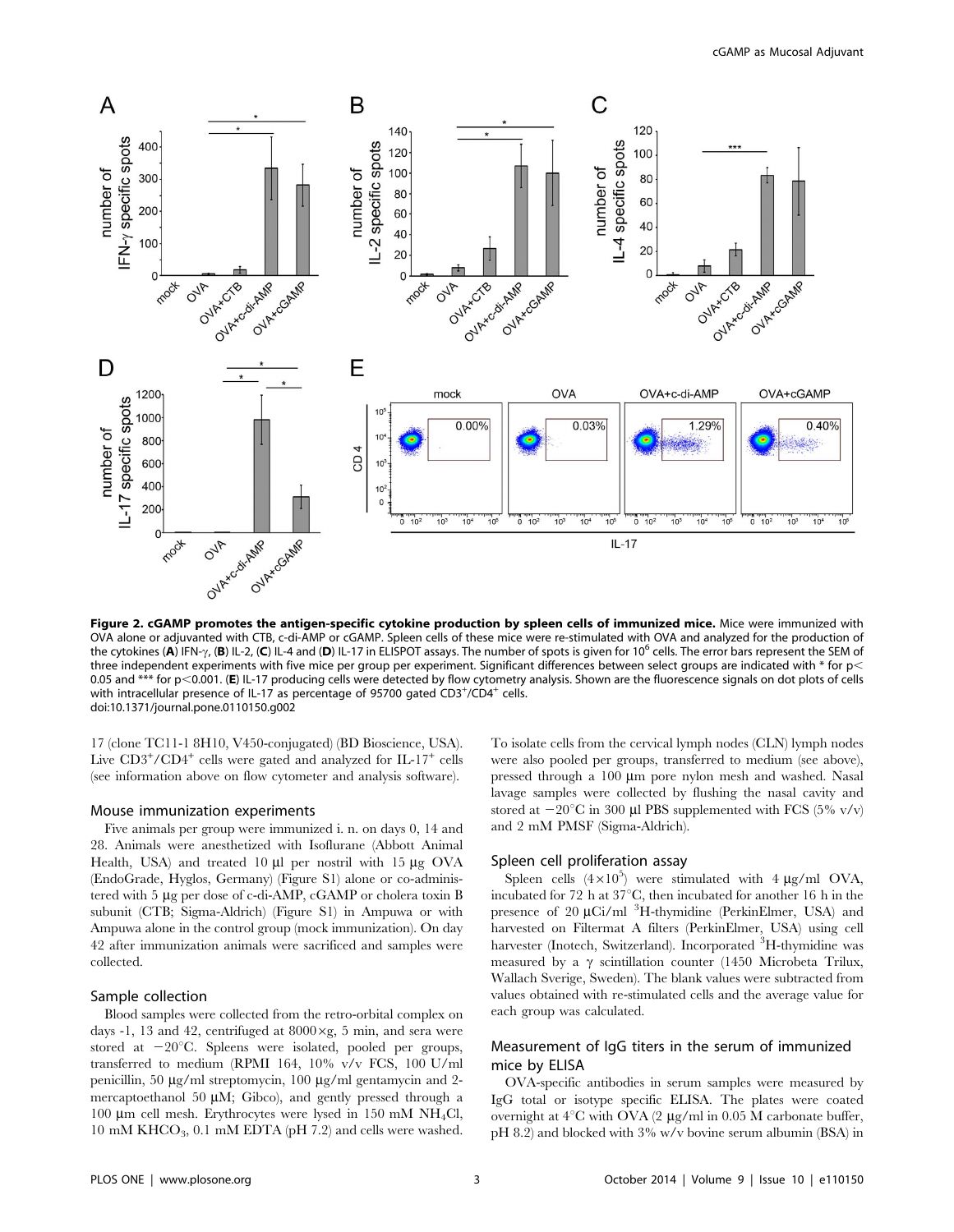

Figure 3. cGAMP promotes antigen-specific Ig responses in immunized mice. Mice were immunized with OVA alone or adjuvanted with CTB, c-di-AMP or cGAMP. Sera samples of these mice were analyzed for their OVA-specific (A) total IgG, (B) IgG1, (C) IgG2c, (D) IgA titers by ELISA. The titer gives the dilution factor of the assay sample with twice the readout value of the blank (absorbance of light of 405 nm wave length). (E) Mucosal IgA was analyzed in nasal lavage samples by ELISA and is given as percentage of OVA-specific IgA of total IgA titers. The error bars represent the SEM of three independent experiments with five mice per group per experiment. Significant differences between select groups are indicated with  $*$  for p $\lt$ 0.05 and \*\* for  $p<0.01$ . doi:10.1371/journal.pone.0110150.g003

PBS for 1 h at  $37^{\circ}$ C. Serial 2-fold dilutions of the samples were prepared in 3% w/v BSA in PBS and incubated for 2 h at  $37^{\circ}$ C, washed 6 times with 0.1% v/v Tween20 in PBS. The biotinylated detection antibodies goat, anti-mouse IgG (Sigma-Aldrich), goat anti-mouse IgG1 or goat, anti-mouse IgG2c (Southern biotech, USA), 1:5000 in 1% w/v BSA/0.1% v/v Tween20 in PBS, were used for incubation for 2 h at  $37^{\circ}$ C. Six washes were followed by incubation with Streptavidin-horse radish peroxidase (HRP) (BD Pharmingen), 1:1000 in 1% w/v BSA/0.1% v/v Tween20 in PBS, for 1 h at  $37^{\circ}$ C, six washes, incubation with ABTS [2,20-azinobis(3-ethylbenzthiazoline-6-sulfonic acid)] in 0.1 M citrate-phosphate buffer (pH 4.35) and 0.03%  $H_2O_2$  (Sigma-Aldrich), and the



Figure 4. cGAMP up-regulates surface expression of activation markers on murine and human dendritic cells. (A) Murine bone marrow-derived DCs and (B) human PBMC-derived DCs were stimulated in vitro with c-di-AMP, cGAMP (both at (A) 5 µg/ml or (B) 60 µg/ml) or left untreated (mock) for 24 h. The DCs were decorated with fluorophore-conjugated antibodies against the DC activation markers CD40, CD54, CD80, CD83, CD86 or MHC class II (I-A<sup>b</sup>) and analyzed by flow cytometry. Shown are the percentages of marker-positive CD11c<sup>+</sup> cells of the three independent experiments. Error bars are SEM of three independent experiments. doi:10.1371/journal.pone.0110150.g004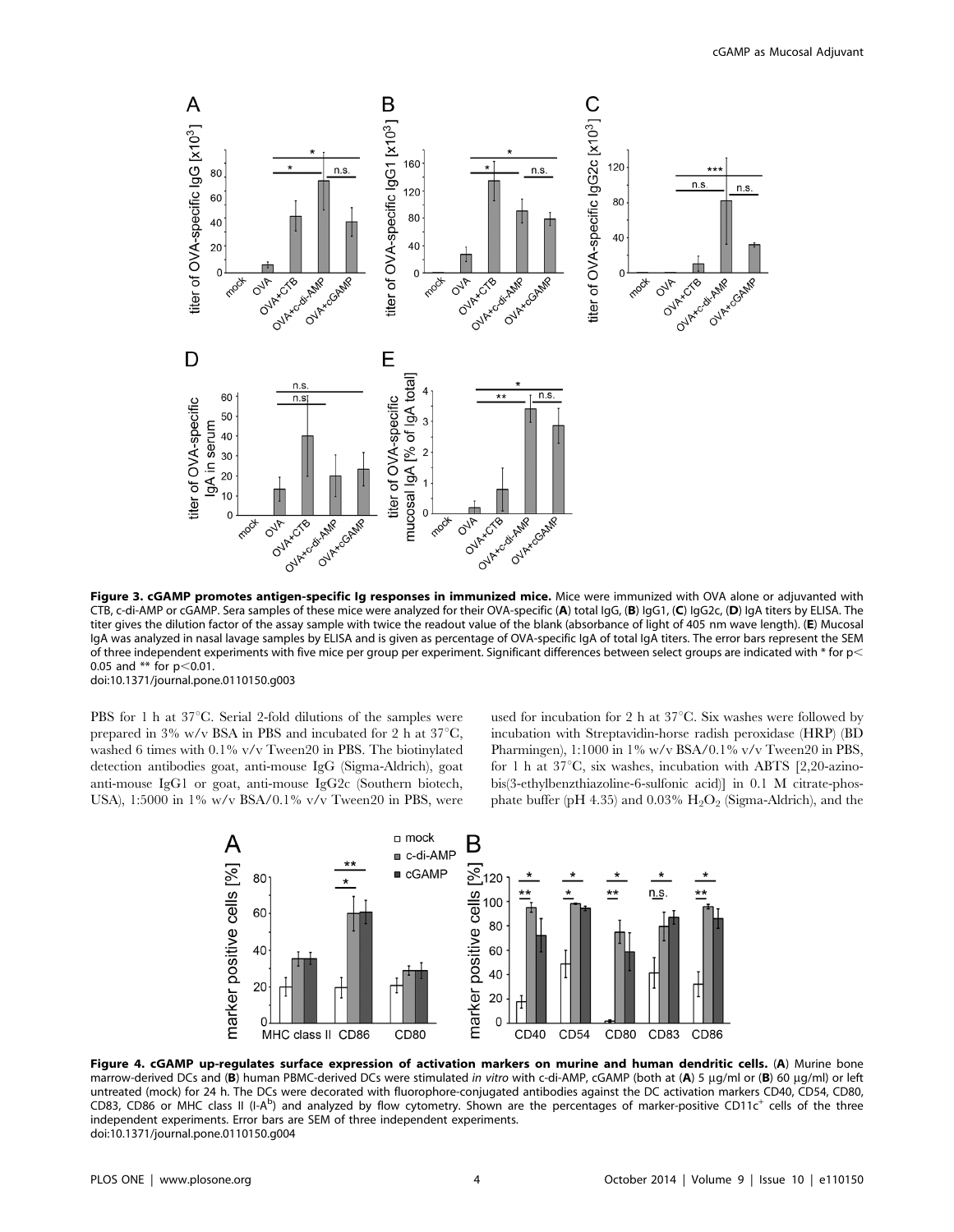absorbance of light at 405 nm wave length was measured using a Synergy 2 Multi-Mode Microplate Reader (Biotek, USA). Titers were determined as the highest dilution factors of the assay samples with twice the average readout value of the blank.

## Measurement of IgA titers in the nasal lavage of immunized mice by ELISA

The OVA-specific IgA response was determined in ELISA with OVA-coated plates, total IgA was determined in ELISA with antimouse IgA (Southern biotech, USA)-coated plates for both using anti-mouse IgA biotinylated goat, anti-mouse IgA (Southern biotech, USA) for detection [22] following the procedures described for measuring OVA-specific IgG titers. The titers of total IgA and of OVA-specific IgA were determined as the highest dilution factors of the assay samples with twice the average readout value of the blank. For normalization, the percentage of OVAspecific IgA titer of the total IgA titer was calculated for each sample.

## Detection of cytokine production in spleen cells from immunized mice by ELISPOT analysis

The numbers of IFN- $\gamma$ , interleukin (IL)-2, IL-4 and IL-17 producing cells from the spleen or the CLN were analyzed using MultiScreen HTS filter plates (Millipore, Germany) and mouse ELISPOT pair antibodies (BD Bioscience) according to the manufacturers instructions. Spleen cells  $(4\times10^5)$  were incubated for 24 h (IFN- $\gamma$ ) or 48 h (IL-2, IL-4, IL-17) in the presence of  $30 \text{ µg/ml OVA}$  at  $37^{\circ}$ C. A CTL ELISPOT reader and the ImmunoSpot image analyzer software v3.2 (Cellular Technology, Ltd., Germany) were used. The values of cells without restimulation were subtracted from those obtained with OVA restimulated cells and the average value for each of the groups was calculated. The subtracted background was always below five percent of the spot number value for the samples from immunization experiments with CDN-adjuvanted OVA.

#### Statistical analysis

The statistical analysis was performed by applying the unpaired t-test; n.s. indicates not significant; \*\*\*indicates  $p<0.001$ ; \*\*indicates  $p<0.01$ ; and \*indicates  $p<0.05$ .

## Results

To characterize the potential immune enhancing effects of cGAMP we designed immunization experiments comparing immune responses to an antigen with and without cGAMP supplementation. The experiments included five groups of five mice each: the first group received the model antigen OVA alone, the second group received OVA in combination with cGAMP and as controls the third group received OVA with the standard adjuvant CTB, the fourth group received OVA in combination with the model cyclic di-nucleotide c-di-AMP and the fifth group received neither the antigen OVA nor any other supplement (the mock control). The different formulations were applied i. n., the mice were boosted with the respective formulations two weeks and four weeks after the first immunization and were sacrificed six weeks after the first application. Samples were analyzed for parameters of immune response characterization.

## cGAMP promotes antigen-specific cellular immune responses in immunized mice

First, spleen cells were isolated and proliferation upon in vitro re-stimulation with OVA was assessed by <sup>3</sup>H-thymidine incorporation. Spleen cells from mice immunized with the antigen OVA alone responded with proliferation to the presence of OVA. However, co-administration of the model cyclic di-nucleotide c-di-AMPand cGAMP resulted in enhanced proliferative capacity of the re-stimulated cells (Figure 1).

Second, we sought to identify the cell types that were specifically activated by OVA. To this end, we applied ELISPOT assays measuring the production of T helper (Th) lymphocyte type indicator cytokines, such as IFN- $\gamma$  and IL-2 for Th1 cells, IL-4 for Th2 cells, and IL-17 for Th17 cells [23,24]. A very pronounced enhancement in numbers of IFN- $\gamma$  and IL-2 secreting cells was observed for the samples derived from mice immunized with OVA in combination with c-di-AMP or cGAMP when compared to samples from immunizations with the antigen OVA alone (Figure 2). A quite similar observation was made for IL-4 and IL-17 producing cells (Figure 2). However, the number of IL-17 producing cells was much higher in the samples from mice immunized with the OVA/c-di-AMP combination than for those immunized with OVA/cGAMP (Figure 2D). Taken together these results suggest that cGAMP has the potential to promote a balanced specific immune response with regard to Th cell types. This response lies in the same range as that evoked in the presence of c-di-AMP, albeit with a less pronounced but still facilitated Th17 response when compared to immunizations with nonsupplemented antigen. We further substantiated the differential IL-17 production in response to c-di-AMP vs cGAMP adjuvanted antigen by flow cytometry analysis of intracellular IL-17 expression in CD3+/CD4+ cells (Figure 2E). The obtained results confirm that cGAMP enhances the IL-17 production in comparison to OVA alone, but to a lesser extent than c-di-AMP.

## cGAMP promotes antigen-specific humoral immune responses in immunized mice

Next we asked if cGAMP can also enhance the specific humoral response to an antigen when used as its adjuvant. We analyzed the sera of the immunized mice described above with regard to their content of OVA-specific IgG and IgA by ELISA. We found higher titers of OVA-specific IgA and total IgG as well as IgG1 and IgG2c in the sera of mice immunized with cGAMP-adjuvanted OVA as compared to sera from OVA-immunized mice (Figure 3A–D). The elevated titers of IgG1 and IgG2c also point to an enhanced activity of Th2 and Th1 cells, respectively [25]. Thus, we found the suggested balanced Th1/Th2 cell response based on the cytokine production (Figure 2A–C) confirmed by the results presented in figure 3. Nasal lavage was performed on the immunized mice to obtain samples for the analysis of mucosal OVA-specific IgA responses upon supplementary cGAMP administration. cGAMP indeed enhanced the mucosal antigen-specific IgA titers as compared to samples from mice immunized with OVA without cGAMP (Figure 3E).

## cGAMP directly activates murine and human dendritic cells in vitro

We tested the capacity of cGAMP to activate murine innate immune cells to establish an *in vitro* readout that can also be applied to human immune cells. Such experiments would allow first conclusions on the potential of cGAMP to be used as an adjuvant in human vaccines. Hence, cGAMP was added to the culture medium of murine bone marrow-derived DCs (cultured in the presence of GM-CSF) and the surface expression of the activation markers CD80, CD86 and MHC class II was assessed by flow cytometry (Figures 4A and S3B). The observed upregulation of the activation markers on cGAMP- and c-di-AMP-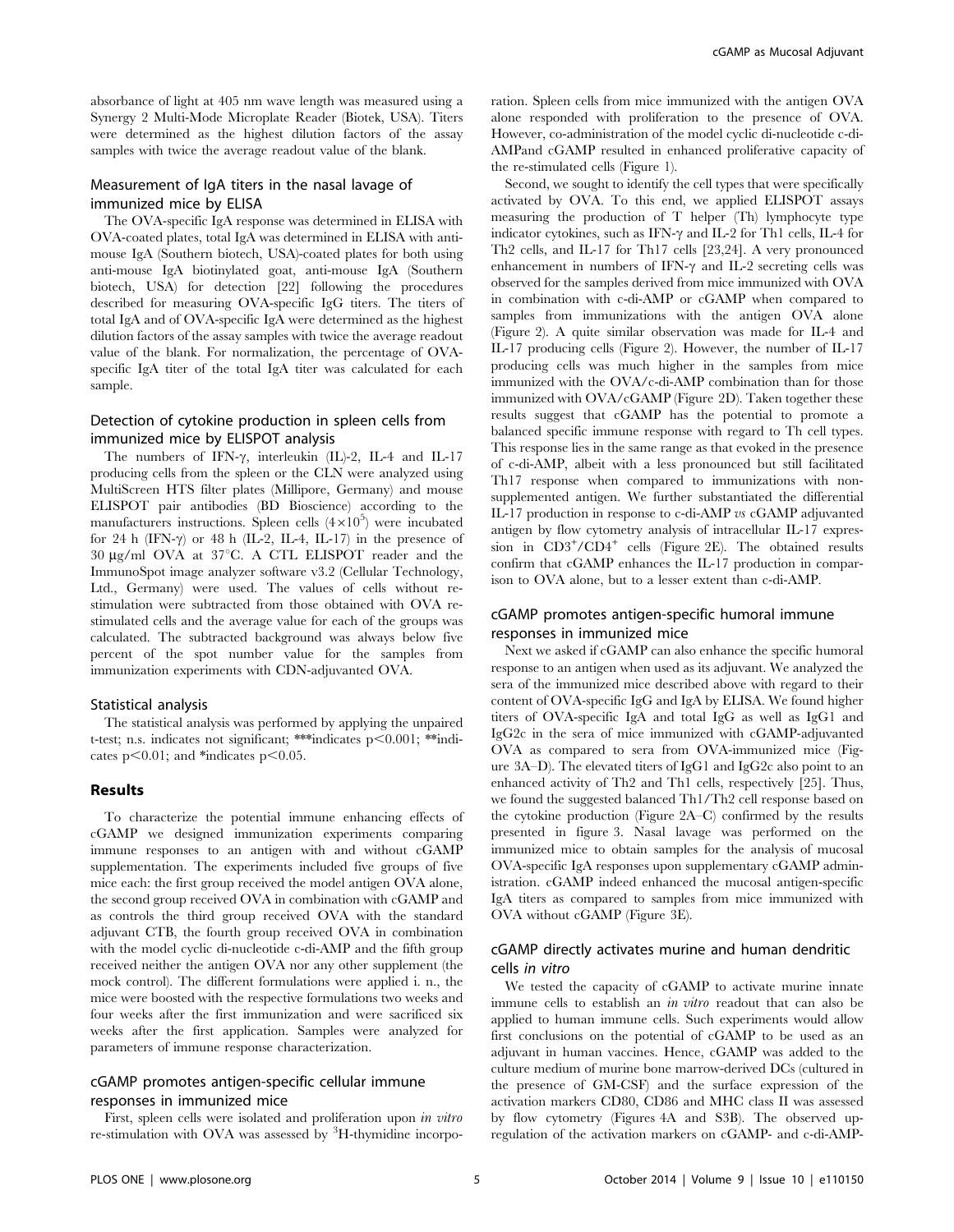stimulated DCs in comparison to the non-stimulated mock control DCs suggests that cGAMP directly activates murine innate immune cells with a capacity resembling that of the model CDN c-di-AMP. Similarly, cGAMP can also activate human PBMCderived DCs as indicated by the up-regulation of the human DC activation markers CD40, CD54, CD80, CD83 and CD86 (Figures 4B and S3A). The purity of the tested cell populations with respect to  $CD11c^+$  cells was 95% for the human PBMCderived DCs and 82% for the mouse bone marrow-derived DCs. Hence, we concluded that the observed activation of the DCs was predominantly due to direct effects of c-di-AMP and cGAMP on these cells rather than mediated by  $CD11c$ <sup>-</sup> bystander cells present in the preparations.

#### Discussion

The formulation of modern subunit vaccines usually requires the addition of adjuvants to compensate for the rather low immunogenicity of isolated antigens. Not many adjuvants are approved for the use in human vaccines. Especially for mucosal vaccination, for example via the nasal route, adjuvants need to be suited to cross the mucosal barrier but at the same time have to meet high safety standards. Molecules such as cGAMP that are produced by the mammalian organism itself are expected to be of very low toxicity. Here we demonstrate the efficacy of cGAMP as an i. n. administered mucosal adjuvant in a pre-clinical mouse model. The cGAMP-dependent enhanced specific IgG and IgA titers in our mouse immunization experiments (Figure 3) suggest that the use of cGAMP promotes the antigen-specific humoral immune response. Spleen cells from mice immunized with cGAMP-adjuvanted antigen showed a facilitated antigen-specific proliferation capacity (Figure 1). They secrete cytokines indicating antigen-specific activity of different Th cell types (Figure 2). A similar secretion profile was observed in cells obtained from the CLN of immunized mice (Figure S2). The analysis of the cytokines produced by re-stimulated cells obtained from immunized mice six weeks after the last boost provides a first indication of the potential of cGAMP to trigger long-term immunity (Figure S4). These observations demonstrate the efficacy of cGAMP as an adjuvant that promotes a broad cellular immune response in our mouse immunization model. The induction of considerable Th1 cell activity and of IL-17 secretion at a comparatively low level mediated by cGAMP could be a valuable unique feature for the development of vaccines with defined specific effects. Different pathogens require different immune responses to be controlled: for example, a pronounced Th1 activity is needed to combat intracellular pathogens while a robust Th2 stimulation aids the immune response against extracellular bacteria or parasites. Both activities were promoted by cGAMP. Notably, the use of cGAMP as an adjuvant in our mouse immunization model gave rise to a very robustly enhanced number of IFN- $\gamma$  and IL-2 secreting cells (Figure 2) suggesting a considerable Th1 response. This can hardly be achieved with the use of alum as a widespread adjuvant among vaccines currently approved for humans [26,27]. IL-17 signaling, largely provided by activated Th17 cells, can also modulate Th1 responses [28]. In the here described immune response to OVA/ cGAMP, the observed Th1 indicator molecule profile resembled that induced in the OVA/c-di-AMP immunized mice (Figure 2). This suggests that Th1 profiles are not strongly dependent on IL-17 modulation. However, it was also reported that IL-17 activity can have adverse effects. For example, vaccinated mice can develop arthritis after the challenge with Borrelia burgdorferi in an IL-17 dependent manner [29]. In such cases one may want to

compose vaccines that provide control over IL-17 secretion activity, for instance by using cGAMP as an adjuvant.

The observed in vitro responsiveness of human innate immune cells (Figure 4B) indicates a promising activity of cGAMP in the human background. It suggests that cGAMP does not exclusively act on mouse-specific sensor molecules to cause immune cell activation and qualifies cGAMP to be considered as candidate adjuvant for the use in human vaccines. One pathway that was suggested to be activated by cGAMP is the STING-mediated IFN type I production. It was reported that STING variants of different species show differential binding or activation behavior with the canonical cGAMP isomer  $c[G(3',5')pA(3',5')p]$  and the noncanonical isomer  $c[G(2',5')pA(3',5')p]$  which is the mammalian cGAS product. As opposed to murine STING, human STING was reported to prefer [12] or exclusively respond to [11,17] the non-canonical  $c[G(2',5')pA(3',5')p]$  isomer of cGAMP. Here, we demonstrate the activity of the canonical  $c[G(3',5')pA(3',5')p]$  on human innate immune cells.

Taken together, the activity of cGAMP as a mucosal adjuvant promotes model antigen specific adaptive immune responses in a pre-clinical model. The distinct profile of cGAMP adjuvant effects, especially with regard to its Th1/Th2/Th17 induction, makes it an interesting candidate adjuvant with predictable immune modulation properties and, hence, a valuable tool with a potential in rational vaccine design [30].

## Supporting Information

Figure S1 Test of reagents used in immunization experiments for endotoxin activity. Potential LPS contamination of the model antigen OVA and the adjuvants CTB, c-di-AMP and cGAMP was tested by employing the HEK-Blue LPS Detection Kit (Invivogen, USA) according to the manufacturer's instructions. The substances were applied in the medium of the HEK-Blue cultures at the following concentrations: LPS with 1.625 ng/ml, OVA with 15  $\mu$ g/ml, CTB with 25  $\mu$ g/ml, c-di-AMP and  $cGAMP$  with 25  $\mu$ g/ml. LPS was clearly detected by the readout absorbance whereas the absorbance values of OVA, CTB, c-di-AMP and cGAMP are at the same level as the blank value. The values represent duplicates, the error bars are SD. (TIF)

Figure S2 cGAMP-promotes antigen-specific cytokine production by cells of the spleen and the cervical lymph nodes (CLN). Mice were immunized with OVA alone or OVA adjuvanted with either c-di-AMP or cGAMP. Cells from the spleen and the CLN of these mice were re-stimulated with OVA and analyzed for the production of the cytokines  $(A)$  IFN- $\gamma$ ,  $(B)$  IL-2, (C) IL-4 and (D) IL-17 in ELISPOT assays. The number of spots is given for  $10^6$  cells. (TIF)

Figure S3 cGAMP up-regulates the surface expression of activation markers on human and murine dendritic cells. Human PBMC-derived DCs (A) and murine bone marrowderived  $DCs$  (B) were stimulated in vitro with c-di-AMP, cGAMP or left untreated (mock) for 24 h. The DCs were decorated with fluorophore-conjugated antibodies against the markers CD40, CD54, CD80, CD83, CD86 and MHC class II  $(I-A^b)$  and further analyzed by flow cytometry. Histograms for activation marker analysis on  $CD11c^+$  cells are shown for each single experiment, one row representing data of one experiment. The horizontal bars show the applied gates for marker-positive cells. (TIF)